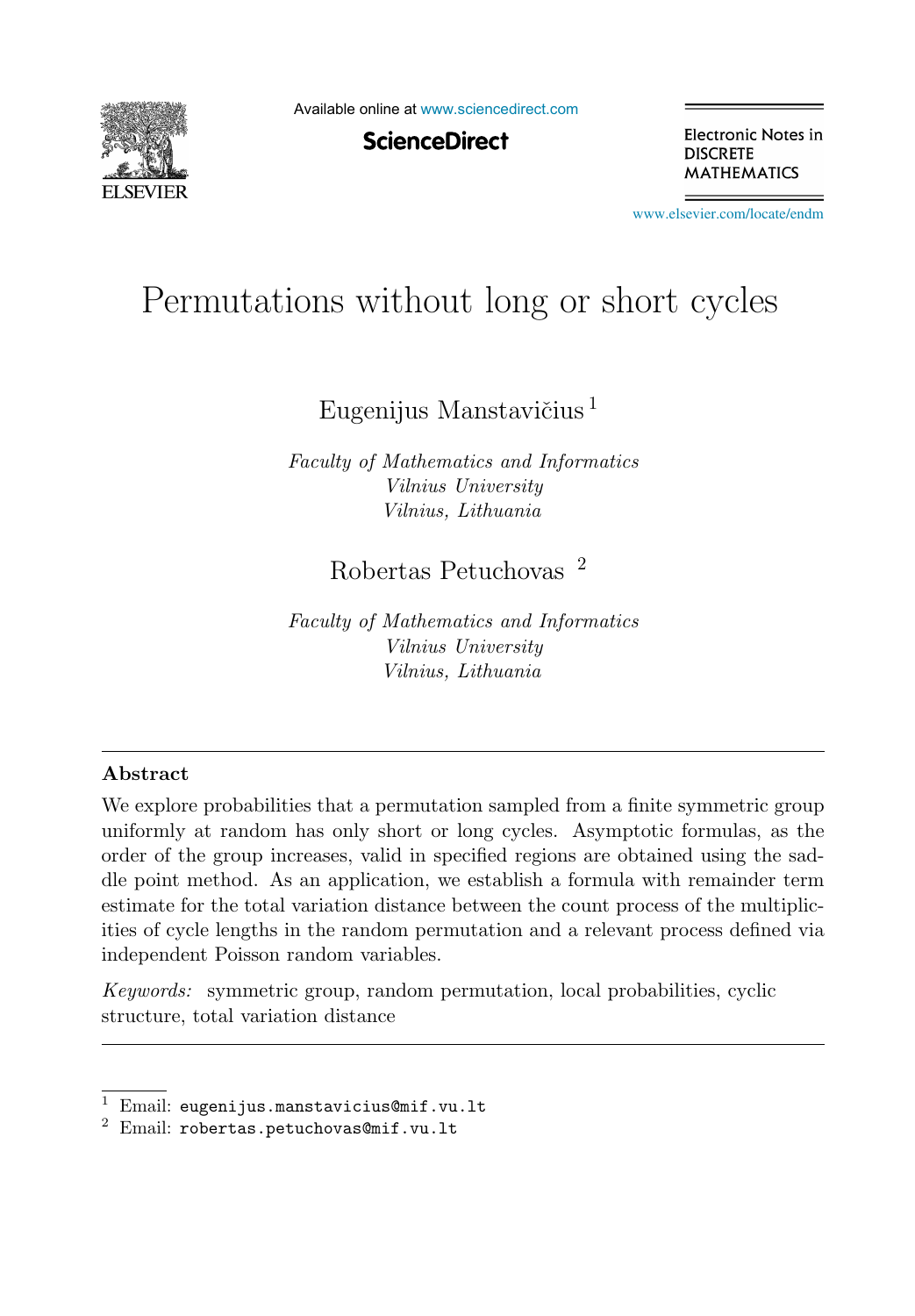### **Introduction**

We explore the probabilities  $\nu(n,r)$  and  $\nu(n,[r])$  that a permutation sampled from the symmetric group  $S_n$  uniformly at random has cycles of lengths, respectively, not exceeding r and greater than r, where  $1 \leq r \leq n$  and  $n \to \infty$ . Asymptotic formulas valid in specified regions for the ratio  $n/r$  are obtained using the saddle point method. Demonstrating possible applications we establish an asymptotic formula with the remainder term estimate of the total variation distance between the count process of the multiplicities of cycle lengths in the random permutation and a relevant process defined via independent Poisson random variables.

Our leading idea is to adopt the methodology elaborated in numerous number theoretical papers dealing with integer numbers missing small or large prime factors. This theory is well exposed in the book by G. Tenenbaum [\[18\]](#page-5-0) and in more recent works. By analogy, a similar theory was carried out for polynomials over a finite field (see, for example, [\[15\]](#page-5-0), [\[5\]](#page-4-0)) and generalized to the so-called additive arithmetical semigroups (see [\[21\]](#page-5-0), [\[13\]](#page-4-0), [\[12\]](#page-4-0)). The survey [\[9\]](#page-4-0) discusses the parallelism between the theories. One should also mention attempts to examine the same problem for general decomposable structures (see [\[7\]](#page-4-0), [\[4\]](#page-4-0) to list but a few). So far, the obtained results do not overtake the level of research achieved for natural numbers.

Let us focus on permutations  $\sigma \in \mathbf{S}_n$ . There exists a vast literature dealing with the case when  $n/r$  is small. If  $L_n(\sigma)$  denotes the longest cycle length, then the result by V.L. Goncharov [\[6\]](#page-4-0) from 1944 shows that

$$
\nu(n, n/u) = \frac{1}{n!} |\{\sigma \in S_n : L_n(\sigma) \le n/u\}| = \rho(u) + o(1)
$$

uniformly in  $u \geq 1$ . Here  $\rho(u)$  is the Dickman function defined as the continuous solution to the difference-differential equation

$$
u\rho'(u) + \rho(u-1) = 0
$$

with the initial condition  $\rho(u) = 1$  for  $0 \le u \le 1$ . Theorem 4.13 in [\[2\]](#page-4-0), confined to permutations, yields

$$
\nu(n,r) = \rho(u)(1+o(1))
$$

if  $n/r \to u \in (0,\infty)$ . As a byproduct of enumeration of elements in an additive arithmetical semigroup missing large factors, the last relation (extended to a larger region for  $n/r$ ) appeared earlier in the first author's paper [\[12\]](#page-4-0). The result is also contained in our first theorem.

In what follows, we write  $f(x) = Bg(x)$  if  $|f(x)| \leq C|g(x)|$  in an indicated region for  $x \in \mathbf{R}$  with an absolute constant  $C > 0$ .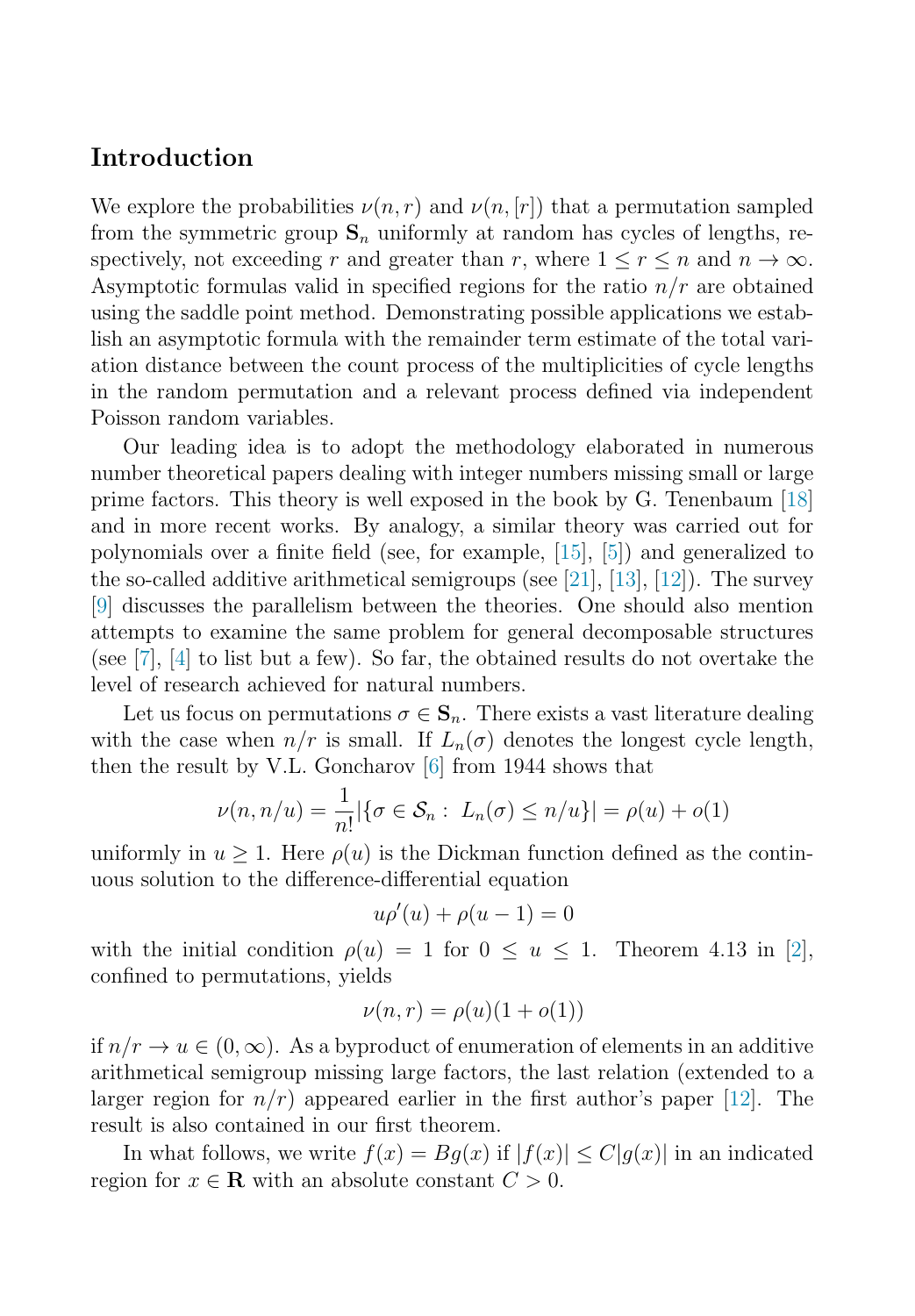**Theorem 0.1** If  $\sqrt{n \log n} \leq r \leq n$  and  $n \geq 2$ , then

$$
\nu(n,r) = \rho\left(\frac{n}{r}\right)\left(1 + \frac{Bn\log(n/r+1)}{r^2}\right).
$$

The saddle point approximation was usually applied in the case of small r. In particular, we have from B. Harris and L. Schoenfeld  $[10]$  that

(1) 
$$
\nu(n,r) = \frac{q(x)}{\sqrt{2\pi\lambda(x)}} \left(1 + O_r\left(\frac{1}{n}\right)\right)
$$

for an arbitrary fixed  $r$ . Here

$$
q(x) := \frac{1}{x^n} \exp\left\{ \sum_{j=1}^r \frac{x^j}{j} \right\}, \qquad \lambda(x) := \sum_{j=1}^r j x^j,
$$

and  $x := x(n, r)$  is unique positive solution to the saddle point equation

$$
\sum_{j=1}^{r} x^j = n.
$$

Theorem 1 is indispensable seeking extensions of (1).

**Theorem 0.2** If  $1 \leq r \leq n$ , then

$$
\nu(n,r) = \frac{q(x)}{\sqrt{2\pi\lambda(x)}} \left(1 + \frac{Br}{n}\right).
$$

We infer from the latter a relation which is circulating in an erroneous form (see [\[1\]](#page-4-0), [\[16\]](#page-5-0), [\[20\]](#page-5-0)).

**Theorem 0.3** If  $2 \le r \le \log n$ , then

$$
n!\nu(n,r) = \frac{1}{\sqrt{r}} n^{n(1-1/r)} \exp\left\{\sum_{N=0}^r d_{rN} n^{(r-N)/r}\right\} (1 + B n^{-1/r}).
$$

Here  $d_{r0} = -1 + 1/r$ ,

$$
d_{r,r} = -\frac{1}{r} \sum_{j=2}^{r} \frac{1}{j}
$$

and

$$
d_{rN} = \frac{\Gamma(N + N/r)}{(r - N)\Gamma(N + 1)\Gamma(1 + N/r)}
$$

if  $1 \leq N \leq r-1$ . Here  $\Gamma(z)$  denotes the Euler gamma-function.

The detailed proofs of Theorems 1, 2 and 3 are exposed in our preprint [\[14\]](#page-5-0). Similar results have been obtained on the dual problem, i.e. on the probability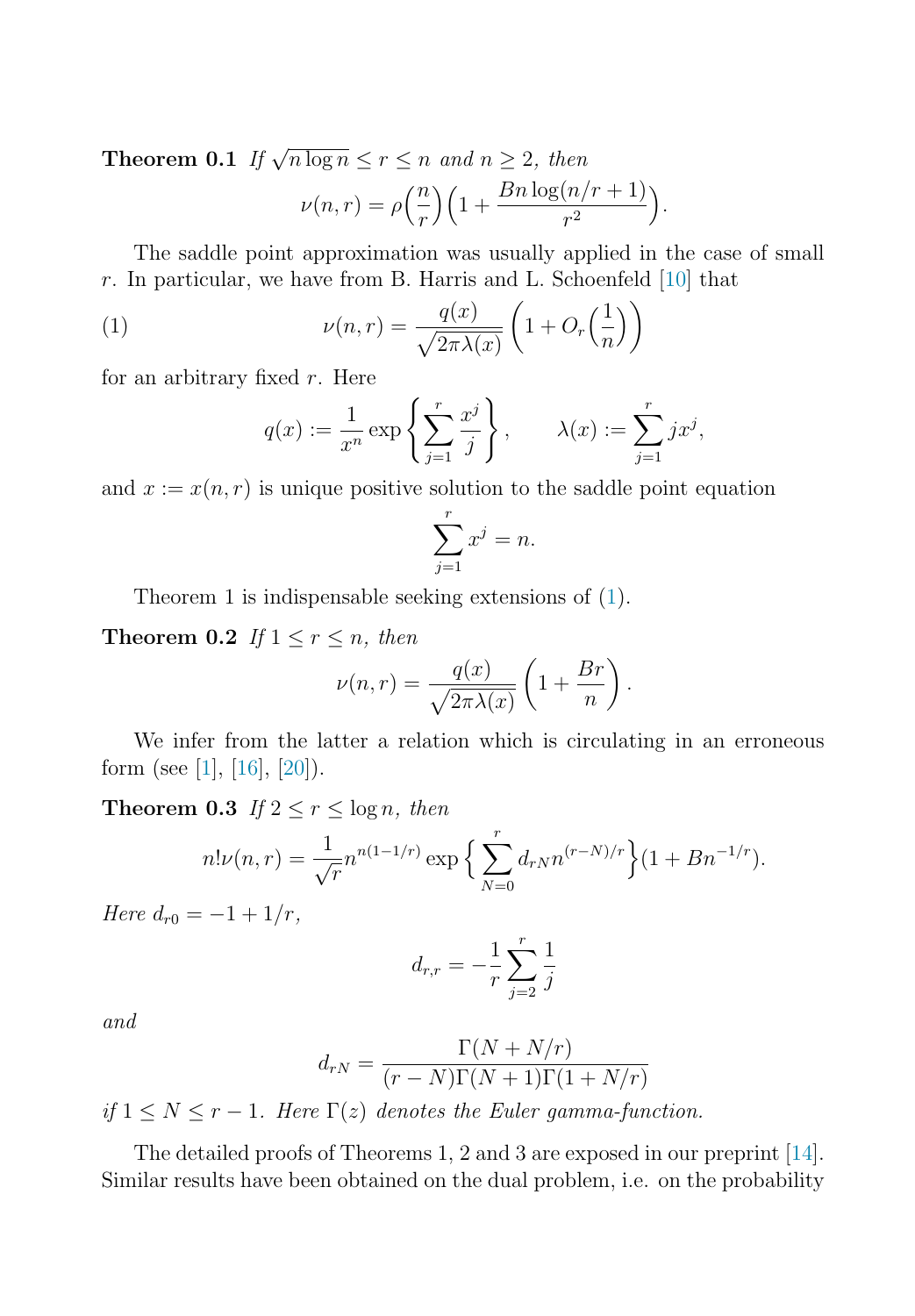$\nu(n,[r])$ . Below, we present one of them. Let  $\omega(u)$  denote Buchstab's function [\[18\]](#page-5-0) defined as a solution to difference-differential equation

$$
(v\omega(v))'=w(u-1)
$$

for  $v > 2$  with the initial condition  $\omega(v) = 1/v$  if  $1 \le v \le 2$ . For convenience, we extend the definition by  $\omega(v) = 0$  for  $v < 1$ .

**Theorem 0.4** Let  $u := n/r$ . There exists an absolute constant  $a > 0$  such that

(2) 
$$
\nu(n,[r]) = e^{-\sum_{j=1}^r \frac{1}{j}} \left( e^{\gamma} \omega(u) + B \frac{e^{-au/\log^2(1+u)}}{r} \right).
$$

for  $\sqrt{n \log n} < r < n$ .

Estimate (2) sharpens the first result of this type obtained in [\[11\]](#page-4-0) and that in subsequent papers [\[4\]](#page-4-0) and [\[8\]](#page-4-0).

The next result concerns the total variation distance  $d_n(r)$  between the distribution of a random vector  $(\mathbf{r}.\mathbf{v})$ .  $\bar{k}_r(\sigma) := (k_1(\sigma), \ldots, k_r(\sigma))$  under the uniform measure in  $\mathbf{S}_n$ , where  $k_i(\sigma)$  counts the number of cycles in  $\sigma$  of length j, and the distribution of a r.v.  $\bar{Z}_r = (Z_1, \ldots, Z_r)$ , where  $Z_1, \ldots, Z_r$  are independent Poisson r. variables defined on some probability space and such that  $\mathbf{E}Z_i = 1/j$ . Upper estimates of  $d_r(n)$ , often called Fundamental Lemmas, play an essential role dealing with value distribution of statistics defined on  $\bar{k}_r(\sigma)$ . We refer to the concise book [\[2\]](#page-4-0) for more information.

Basing upon some heuristics given in [\[3\]](#page-4-0), D. Stark [\[17\]](#page-5-0) established an approximation of  $d_n(r)$  involving a function

$$
H(u) := \frac{1}{2} \int_{0}^{\infty} |\omega(u - v) - e^{-\gamma}| \rho(v) dv + \frac{\rho(u)}{2}.
$$

It was proved in [\[17\]](#page-5-0) that  $d_n(r) \to H(\beta)$  if  $n/r \to \beta \in [1,\infty)$  as  $n \to \infty$ . The well known relation  $d_n(r) = o(1)$  if  $r = o(n)$  could be also recalled. We extended Stark's result and obtained a remainder term estimate.

**Theorem 0.5** If  $\sqrt{n \log n} \leq r \leq n$  and  $u = n/r$ , then

(3) 
$$
d_n(r) = H(u) \left( 1 + B \frac{u^{3/2} \log^2(u+1)}{r} \right).
$$

Tenenbaum's argument given in paper [\[19\]](#page-5-0) was very helpful in proving the last theorem.

Intertwining of number-theoretical and combinatorial ideas in the field and details of proofs will be discussed during the talk.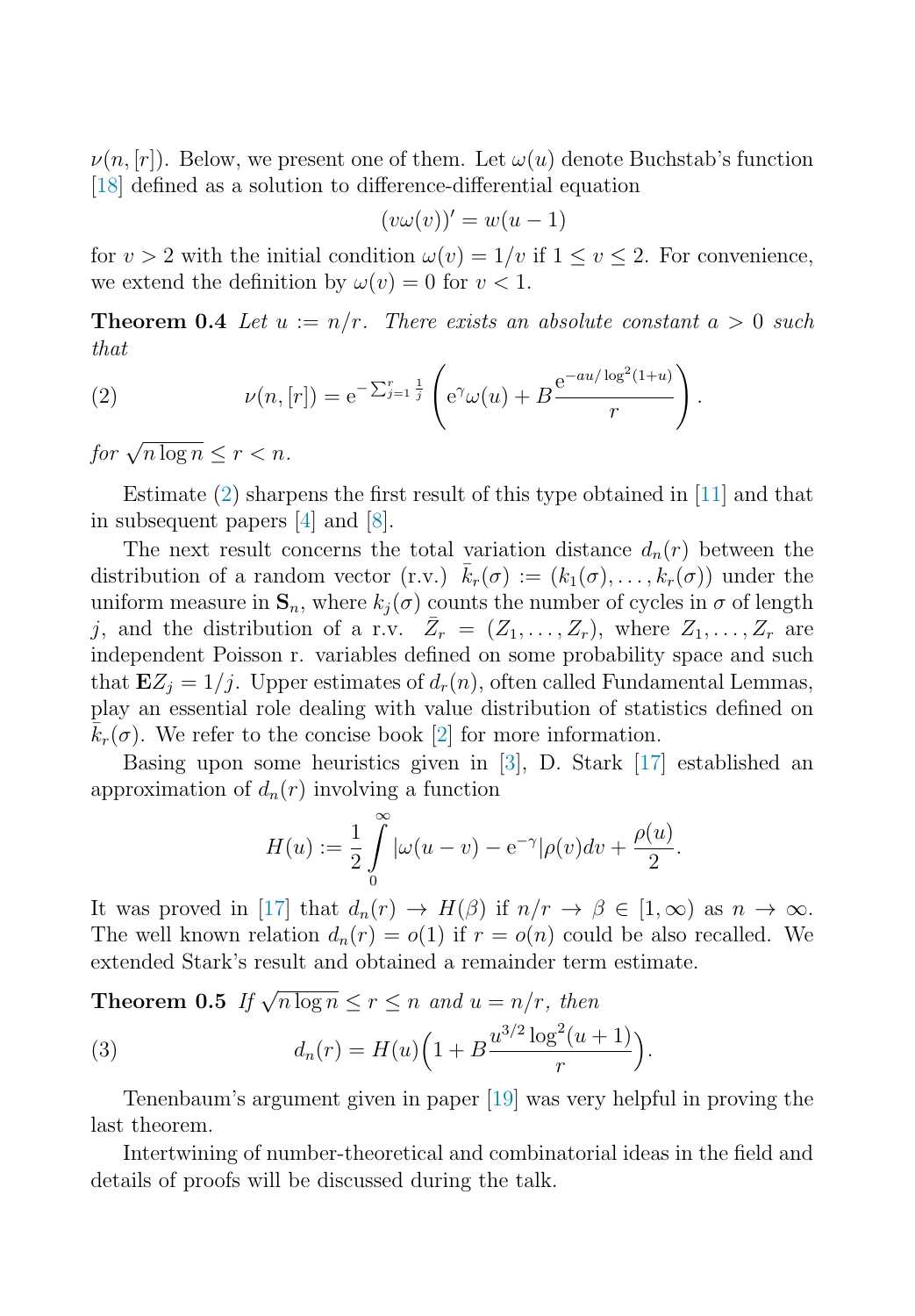#### <span id="page-4-0"></span>**References**

- [1] T. Amdeberhan and V.H. Moll, "Involutions and their progenies", http://arxiv.org/abs/1406.2356v1, 2014.
- [2] R. Arratia, A.D. Barbour, and S. Tavaré, "Logarithmic Combinatorial Structures: A Probabilistic Approach", EMS Publishing House, Zürich, 2003.
- [3] R. Arratia and S. Tavar´e, *The cycle structure of random permutations*, Ann. Probab., **20** (1992), 3, 1567-1591.
- [4] E.A. Bender, A. Mashatan, D. Panario, and L.B. Richmond, *Asymptotics of combinatorial structures with large smallest component*, J. Comb. Th., Ser. A, **107** (2004), 117–125.
- [5] T. Garefalakis and D. Panario, *Polynomials over finite fields free from large and small degree irreducible factors. Analysis of algorithms*, J. Algorithms , **44** (2002), 1, 98–120.
- [6] V.L. Goncharov, *On the field of combinatorial analysis*, Izv. Akad. Nauk SSSR, Ser. Mat., **8** (1944), 3–48 (Russian). Translation in Transl. AMS, Ser. 2, **19**  $(1962), 1-46.$
- [7] X. Gourdon, *Largest component in random combinatorial structures*, Discrete Math., **180** (1998), 185–209.
- [8] A. Granville, *Cycle lengths in a permutation are typically Poisson*, Electronic J. Comb., **13** (2006), #R107.
- [9] A. Granville, *Smooth numbers: computational number theory and beyond*. In: Algorithmic Number Theory, MSRI Publications, **44** (2008), p. 267–323.
- [10] B. Harris and L. Schoenfeld, *Asymptotic expansions for the coefficients of analytic generating functions*, Illinois J. Math., **12** (1968), 264–277.
- [11] E. Manstaviˇcius, *On permutations missing short cycles*, Lietuvos matem. rink., spec. issue, **42** (2002), 1–6.
- [12] E. Manstavičius, *Remarks on the semigroup elements free of large prime factors*, Lith. Math. J., **32** (1992), 4, 400–410.
- [13] E. Manstaviˇcius, *Semigroup elements free of large prime factors*. In: *Analytic and Probabilistic Methods in Number Theory*, New Trends in Probability and Statistics, vol. 2, F. Schweiger and E. Manstavičius (Eds), TEV/Vilnius and VSP/Utrecht, 1992, p. 135–153.